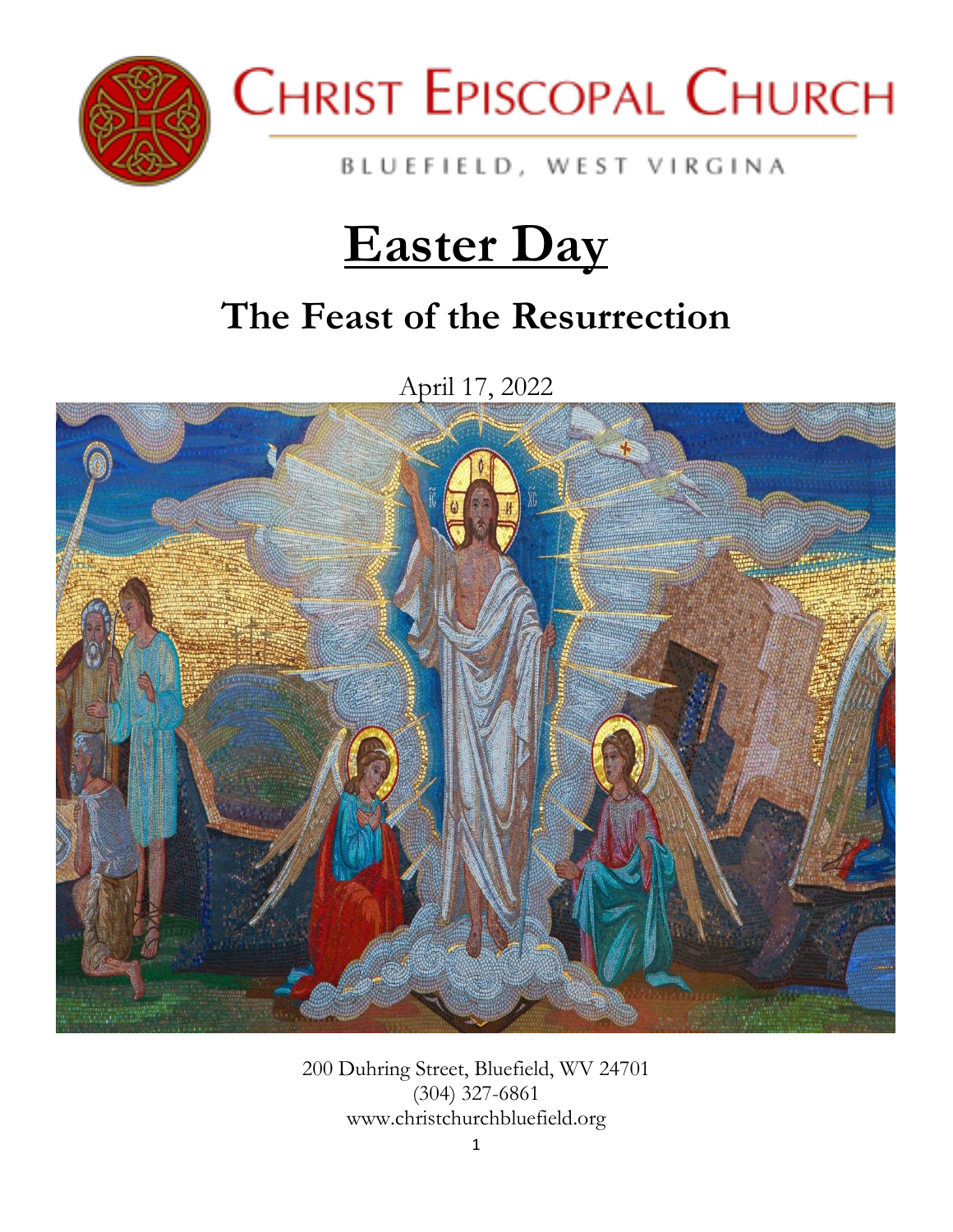2

Prelude

### The Processional Hymn *Welcome, happy morning!* **H179**

*Celebrant* Alleluia! Christ is Risen! *People* The Lord is Risen indeed! Alleluia!

*Ringing of the bells*

# The Collect for Purity

### *Celebrant*

Almighty God, to you all hearts are open, all desires known, and from you no secrets are hid: Cleanse the thoughts of our hearts by the inspiration of your Holy Spirit, that we may perfectly love you, and worthily magnify your holy Name; through Christ our Lord. *Amen.*

| Hymn of Praise |
|----------------|
|                |

# The Collect for the Day

Almighty God, who through your only-begotten Son Jesus Christ overcame death and opened to us the gate of everlasting life: Grant that we, who celebrate with joy the day of the Lord's resurrection, may be raised from the death of sin by your life-giving Spirit; through Jesus Christ our Lord, who lives and reigns with you and the Holy Spirit, one God, now and for ever. *Amen.*

# The First Lesson *Isaiah 65:17-25*

I am about to create new heavens and a new earth; the former things shall not be remembered or come to mind. But be glad and rejoice forever in what I am creating; for I am about to create Jerusalem as a joy, and its people as a delight. I will rejoice in Jerusalem, and delight in my people;

*Christ is Alive!* **H182** 

no more shall the sound of weeping be heard in it, or the cry of distress.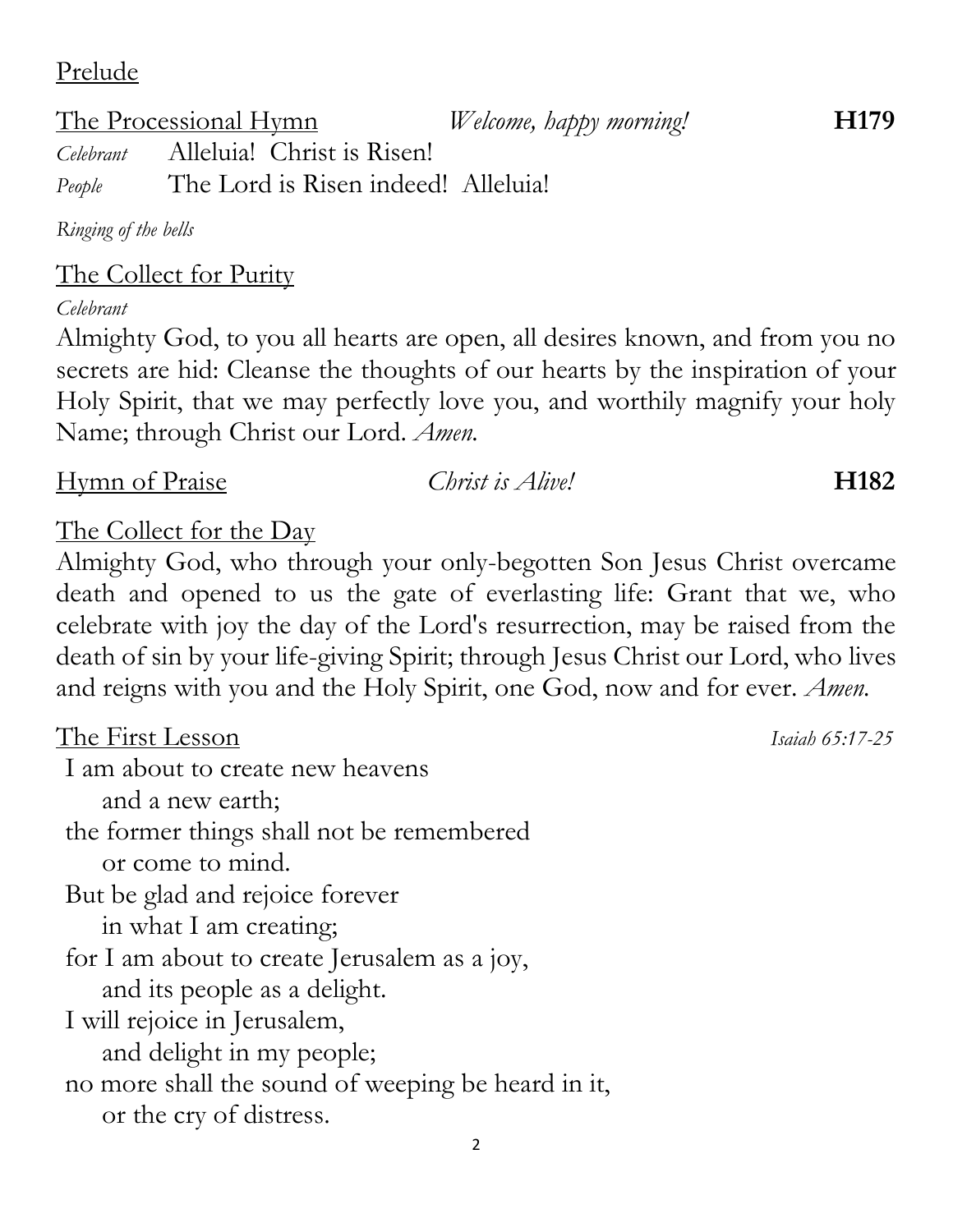No more shall there be in it an infant that lives but a few days, or an old person who does not live out a lifetime; for one who dies at a hundred years will be considered a youth, and one who falls short of a hundred will be considered accursed. They shall build houses and inhabit them; they shall plant vineyards and eat their fruit. They shall not build and another inhabit; they shall not plant and another eat; for like the days of a tree shall the days of my people be, and my chosen shall long enjoy the work of their hands. They shall not labor in vain, or bear children for calamity; for they shall be offspring blessed by the Lord- and their descendants as well. Before they call I will answer, while they are yet speaking I will hear. The wolf and the lamb shall feed together, the lion shall eat straw like the ox; but the serpent-- its food shall be dust! They shall not hurt or destroy on all my holy mountain, says the Lord. *Lector* The Word of the Lord. *People* Thank be to God! The Psalm Psalm 118:1-2, 14-24 *Confitemini Domino The Psalm will be read responsively by whole verse* 1. Give thanks to the Lord, for he is good; his mercy endures for ever. 2. Let Israel now proclaim, "His mercy endures for ever." 14. The Lord is my strength and my song, and he has become my salvation.

15. There is a sound of exultation and victory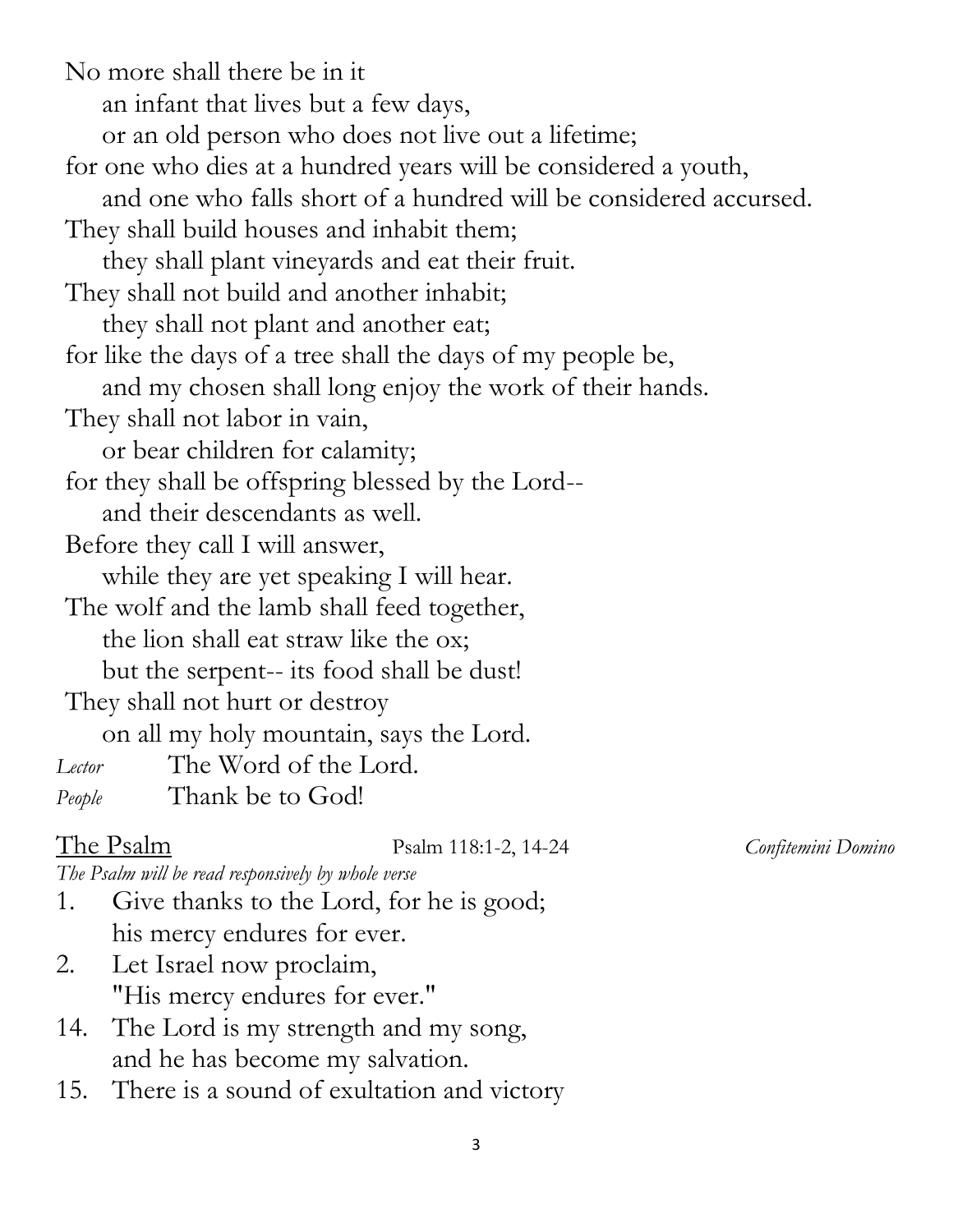in the tents of the righteous:

- 16. "The right hand of the Lord has triumphed! the right hand of the Lord is exalted! the right hand of the Lord has triumphed!"
- 17. I shall not die, but live, and declare the works of the Lord.
- 18. The Lord has punished me sorely, but he did not hand me over to death.
- 19. Open for me the gates of righteousness; I will enter them; I will offer thanks to the Lord.
- 20. "This is the gate of the Lord; he who is righteous may enter."
- 21. I will give thanks to you, for you answered me and have become my salvation.
- 22. The same stone which the builders rejected has become the chief cornerstone.
- 23. This is the Lord's doing, and it is marvelous in our eyes.
- 24. On this day the Lord has acted; we will rejoice and be glad in it.

### The Second Lesson*Acts 10:34-43*

Peter began to speak to Cornelius and the other Gentiles: "I truly understand that God shows no partiality, but in every nation anyone who fears him and does what is right is acceptable to him. You know the message he sent to the people of Israel, preaching peace by Jesus Christ--he is Lord of all. That message spread throughout Judea, beginning in Galilee after the baptism that John announced: how God anointed Jesus of Nazareth with the Holy Spirit and with power; how he went about doing good and healing all who were oppressed by the devil, for God was with him. We are witnesses to all that he did both in Judea and in Jerusalem. They put him to death by hanging him on a tree; but God raised him on the third day and allowed him to appear, not to all the people but to us who were chosen by God as witnesses, and who ate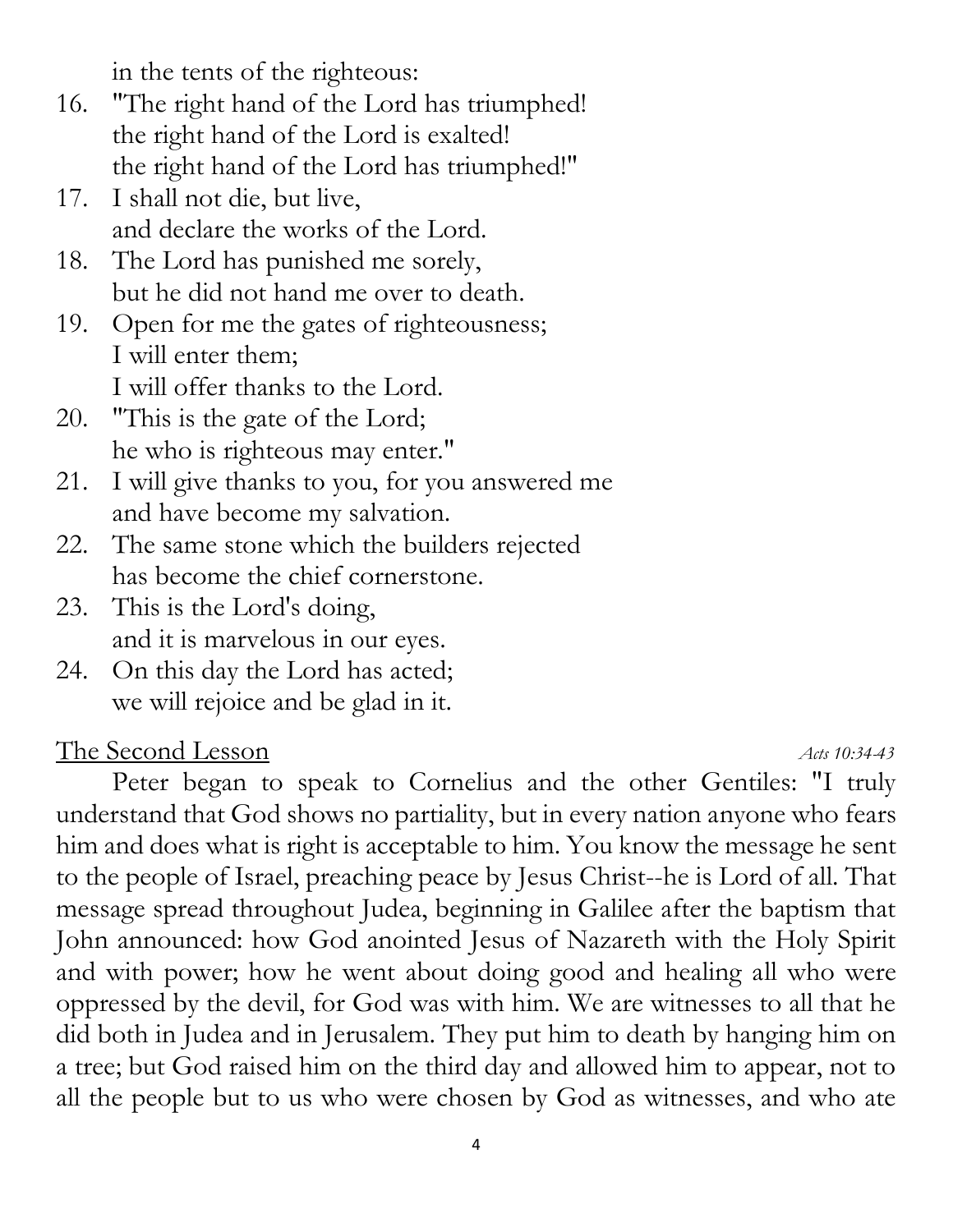and drank with him after he rose from the dead. He commanded us to preach to the people and to testify that he is the one ordained by God as judge of the living and the dead. All the prophets testify about him that everyone who believes in him receives forgiveness of sins through his name."

| Lector | The Word of the Lord. |
|--------|-----------------------|
| People | Thank be to God!      |

Sequence Hymn *He is risen, he is risen!* **H180**

#### The Gospel Lesson *John 20:1-18*

*Celebrant* The Holy Gospel of our Lord Jesus Christ according to John. *People* Glory to you, Lord Christ.

Early on the first day of the week, while it was still dark, Mary Magdalene came to the tomb and saw that the stone had been removed from the tomb. So, she ran and went to Simon Peter and the other disciple, the one whom Jesus loved, and said to them, "They have taken the Lord out of the tomb, and we do not know where they have laid him."

Then Peter and the other disciple set out and went toward the tomb. The two were running together, but the other disciple outran Peter and reached the tomb first. He bent down to look in and saw the linen wrappings lying there, but he did not go in. Then Simon Peter came, following him, and went into the tomb. He saw the linen wrappings lying there, and the cloth that had been on Jesus' head, not lying with the linen wrappings but rolled up in a place by itself. Then the other disciple, who reached the tomb first, also went in, and he saw and believed; for as yet they did not understand the scripture, that he must rise from the dead.

Then the disciples returned to their homes. But Mary stood weeping outside the tomb. As she wept, she bent over to look into the tomb; and she saw two angels in white, sitting where the body of Jesus had been lying, one at the head and the other at the feet. They said to her, "Woman, why are you weeping?" She said to them, "They have taken away my Lord, and I do not know where they have laid him." When she had said this, she turned around and saw Jesus standing there, but she did not know that it was Jesus. Jesus said to her, "Woman, why are you weeping? Whom are you looking for?"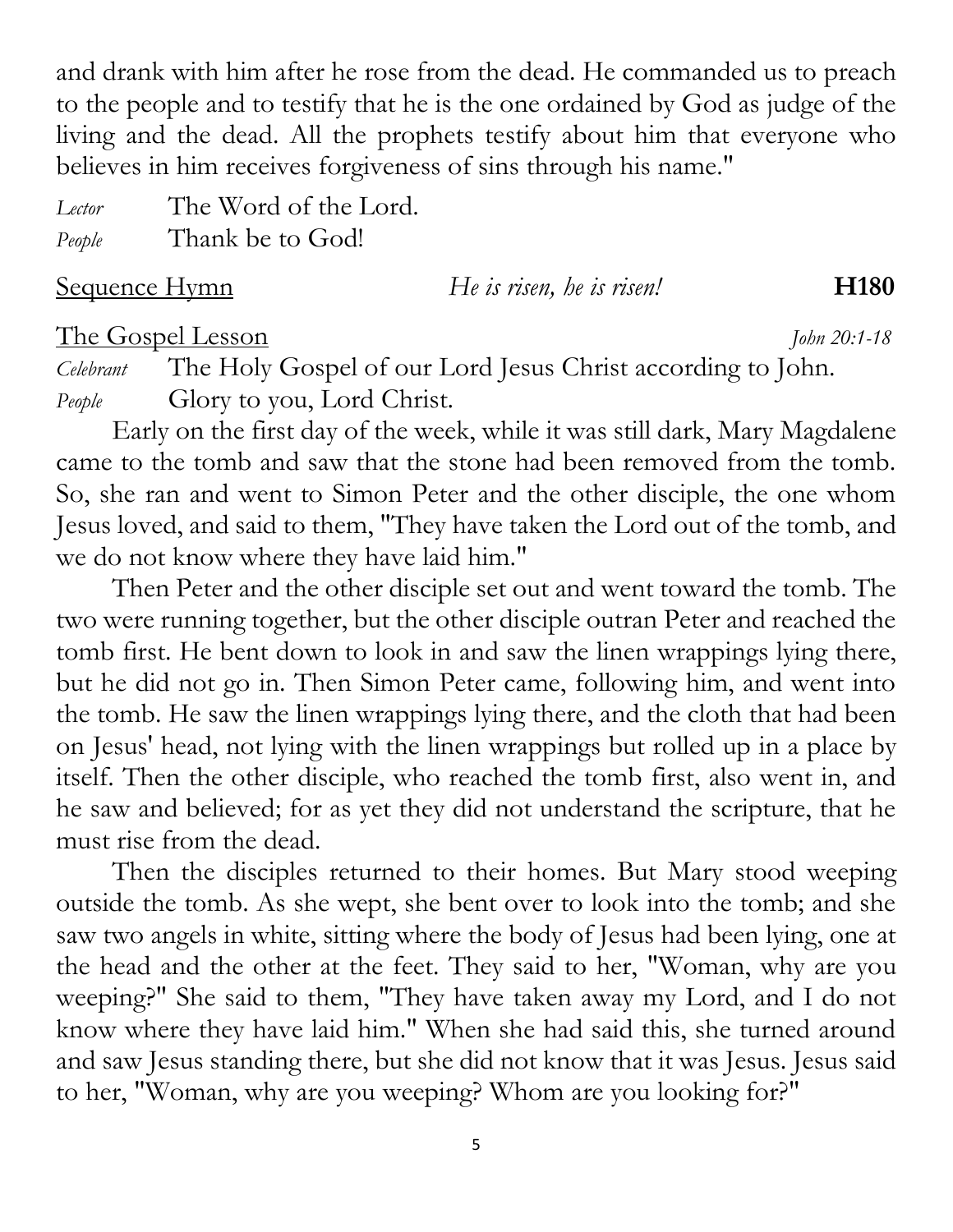Supposing him to be the gardener, she said to him, "Sir, if you have carried him away, tell me where you have laid him, and I will take him away." Jesus said to her, "Mary!" She turned and said to him in Hebrew, "Rabbouni!" (which means Teacher). Jesus said to her, "Do not hold on to me, because I have not yet ascended to the Father. But go to my brothers and say to them, `I am ascending to my Father and your Father, to my God and your God.'" Mary Magdalene went and announced to the disciples, "I have seen the Lord"; and she told them that he had said these things to her.

*Celebrant* The Gospel of the Lord. *People* Praise to you, Lord Christ.

The Sermon The Rev. Lou Hays

The Nicene Creed *All stand as they are able*  We believe in one God, the Father, the Almighty, maker of heaven and earth, of all that is, seen and unseen. We believe in one Lord, Jesus Christ, the only Son of God, eternally begotten of the Father, God from God, Light from Light, true God from true God, begotten, not made, of one Being with the Father. Through him all things were made. For us and for our salvation he came down from heaven: by the power of the Holy Spirit he became incarnate from the Virgin Mary, and was made man. For our sake he was crucified under Pontius Pilate; he suffered death and was buried. On the third day he rose again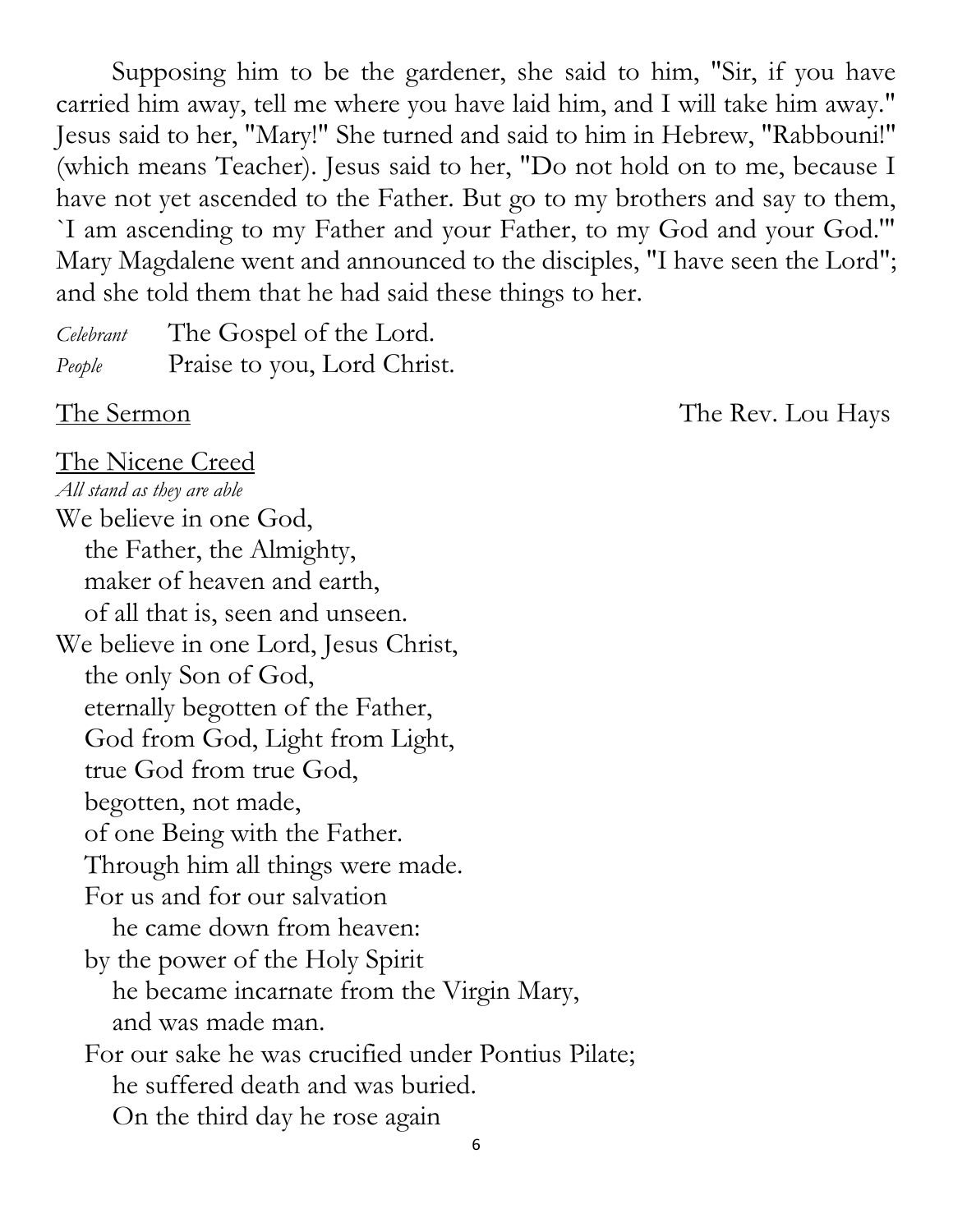in accordance with the Scriptures; he ascended into heaven and is seated at the right hand of the Father. He will come again in glory to judge the living and the dead, and his kingdom will have no end. We believe in the Holy Spirit, the Lord, the giver of life, who proceeds from the Father and the Son. With the Father and the Son he is worshiped and glorified. He has spoken through the Prophets. We believe in one holy catholic and apostolic Church. We acknowledge one baptism for the forgiveness of sins. We look for the resurrection of the dead, and the life of the world to come. Amen.

# **The Prayers of the People**

Father, we pray for your holy Catholic Church; *That we all may be one.*

Grant that every member of the Church may truly and humbly serve you; *That your Name may be glorified by all people.*

We pray for Mike and Matthew, our Bishops, for Lou our priest, and for all bishops, priests, and deacons;

*That they may be faithful ministers of your Word and Sacraments.*

We pray for all who govern and hold authority in the nations of the world; *That there may be justice and peace on the earth.*

Give us grace to do your will in all that we undertake; *That our works may find favor in your sight.*

Have compassion on those who suffer from any grief or trouble; *That they may be delivered from their distress.*

Give to the departed eternal rest; *Let light perpetual shine upon them.*

We praise you for your saints who have entered into joy; *May we also come to share in your heavenly kingdom.*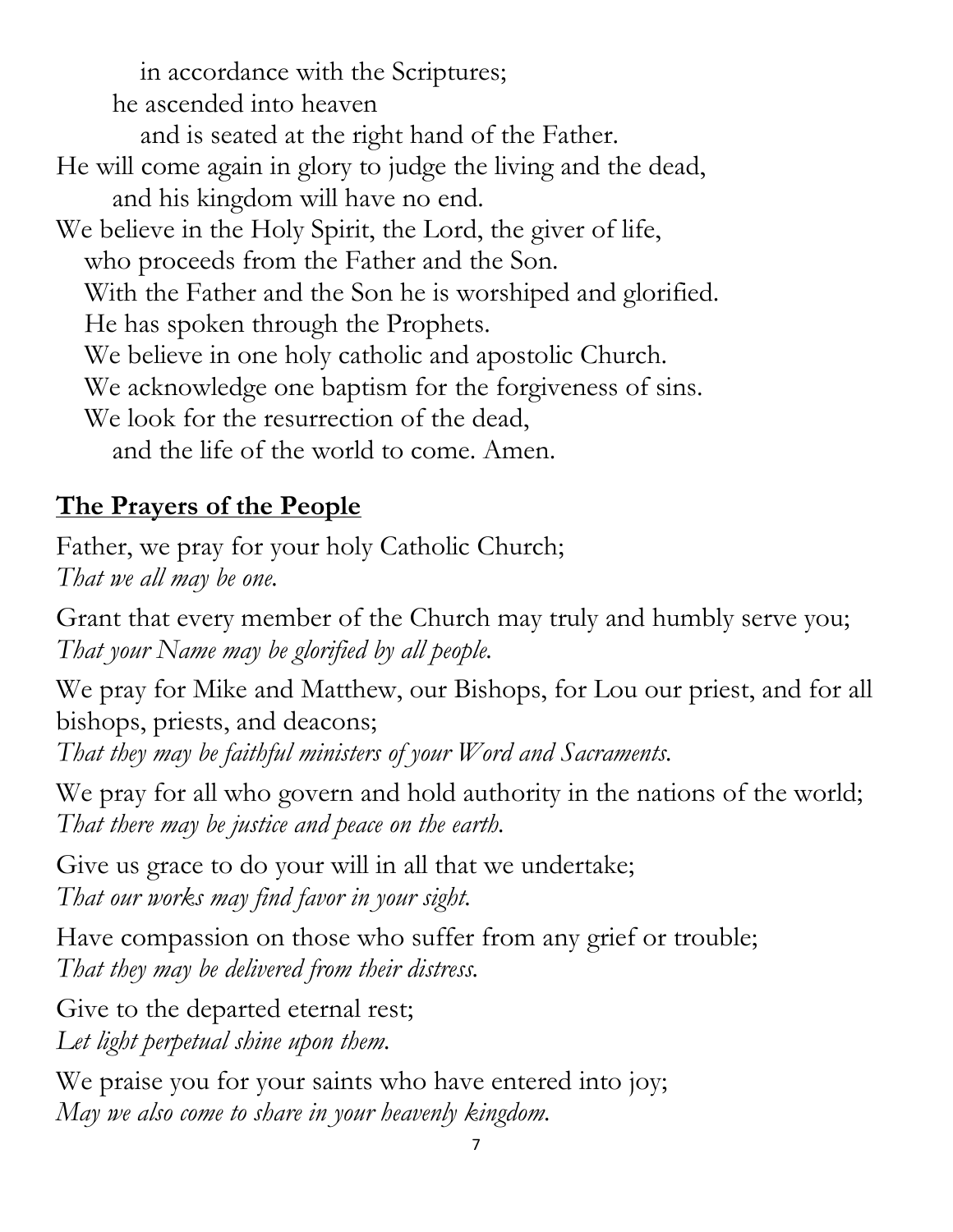Let us pray for our own needs and those of others.

In our Diocesan Cycle of prayer, we pray for St. John's, Harpers Ferry and the Church of the Heavenly Rest, Princeton

In our Anglican Cycle of prayer, we pray for the Church in Pakistan

We pray for all who are on our parish prayer list, and for any others that we might now name, either silently or aloud

*Pause*

We pray for all who have died, especially our loved ones who have gone before us, and for any others that we might now name, either silently or aloud

# *Pause*

We give thanks for all of the blessings of this life, for our family, friends and loved ones, and for any other thanksgivings we might now name, either silently or aloud.

# *Pause*

Let us join together in the Prayer for the Transition

Dear God, we ask for mercy and grace in this journey. We commit to the process of finding a new rector for our parish, and that it will be in your name and to your glory. We ask for insight and self-reflection, that we may know our needs and properly envision a future together, uplifting all and seeing the incredible ministries that you will share with us. We pray for the members of the Search Committee, the Vestry, and our Interim Rector, as well as our bishops and their staff, that all may be blessed and guided in this search process. Open our eyes and our hearts to all possibilities and lead us with your wisdom. May your glory shine through us in this mission we are undertaking. In Christ's name we pray. Amen.

# *The Celebrant concludes the prayers*

O Lord our God, accept the fervent prayers of your people; in the multitude of your mercies, look with compassion upon us and all who turn to you for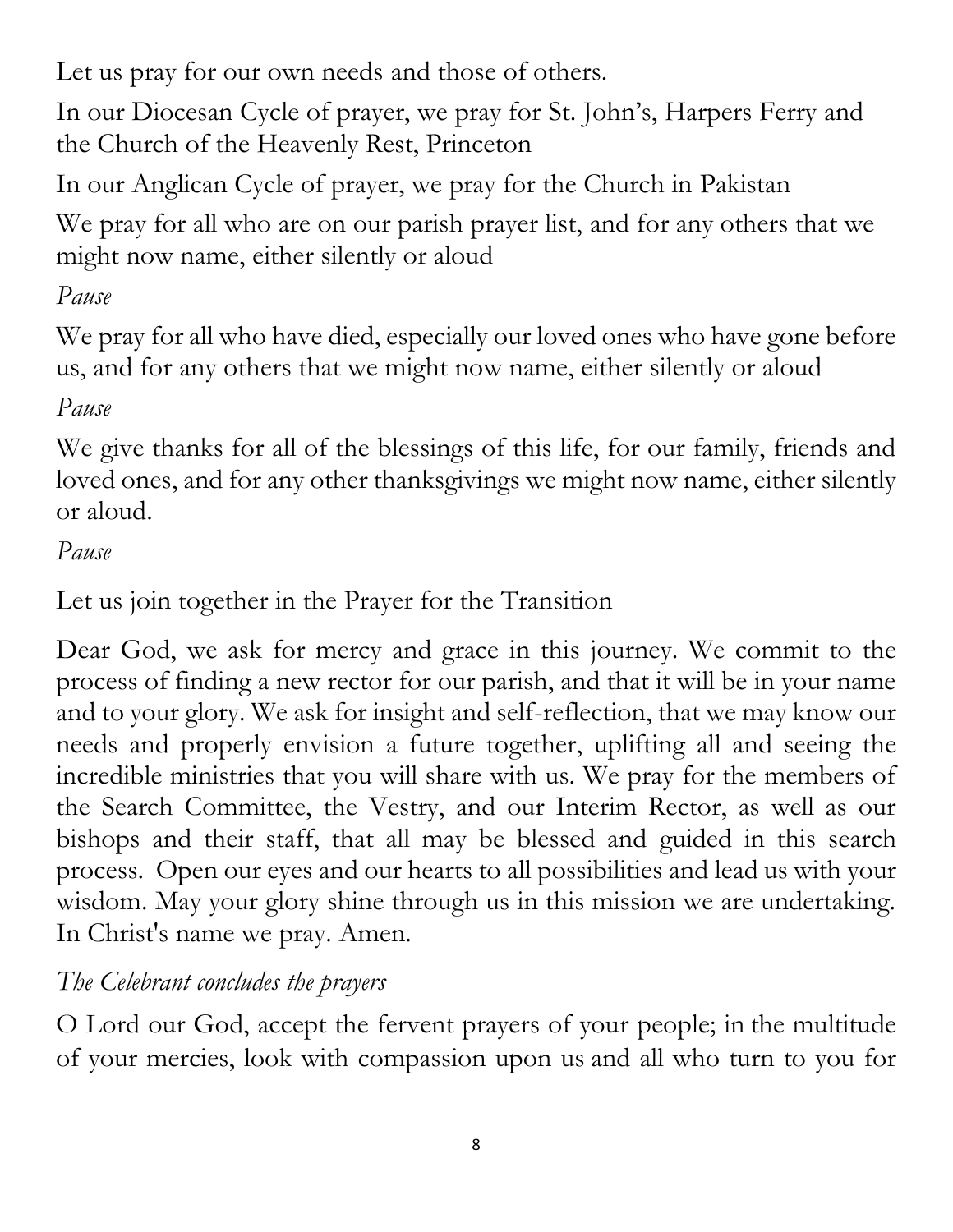help; for you are gracious, O lover of souls, and to you we give glory, Father, Son, and Holy Spirit, now and for ever. *Amen.*

*The Confession of Sin may be omitted during the Season of Easter*

### **The Peace**

*Celebrant* The peace of the Lord be always with you. *People* And also with you.

### **The Holy Eucharist**

*Sung by choir and congregation*

Offertory *The strife is o'er, the battle done* **H208**

Eucharistic Prayer B



#### *The Celebrant continues*

It is right, and a good and joyful thing, always and everywhere to give thanks to you, Father Almighty, Creator of heaven and earth. But chiefly are we bound to praise you for the glorious resurrection of your Son Jesus Christ our Lord; for he is the true Paschal Lamb, who was sacrificed for us, and has taken away the sin of the world. By his death he has destroyed death, and by his rising to life again he has won for us everlasting life.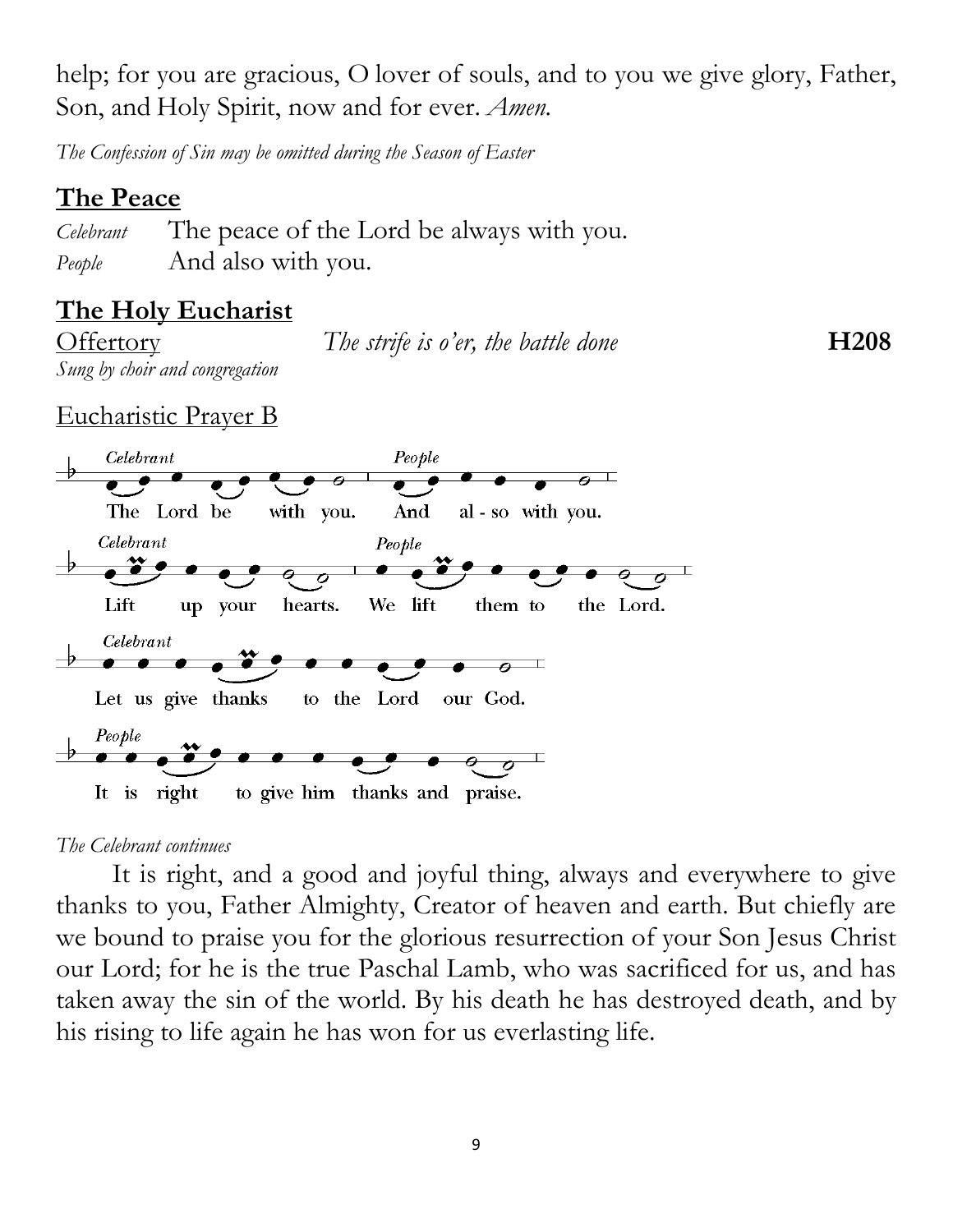Therefore, we praise you, joining our voices with Angels and Archangels and with all the company of heaven, who for ever sing this hymn to proclaim the glory of your Name:



*The people remain standing as able in solidarity with the risen Christ*

#### *Then the Celebrant continues*

We give thanks to you, O God, for the goodness and love which you have made known to us in creation; in the calling of Israel to be your people; in your Word spoken through the prophets; and above all in the Word made flesh, Jesus, your Son. For in these last days you sent him to be incarnate from the Virgin Mary, to be the Savior and Redeemer of the world. In him, you have delivered us from evil, and made us worthy to stand before you. In him, you have brought us out of error into truth, out of sin into righteousness, out of death into life.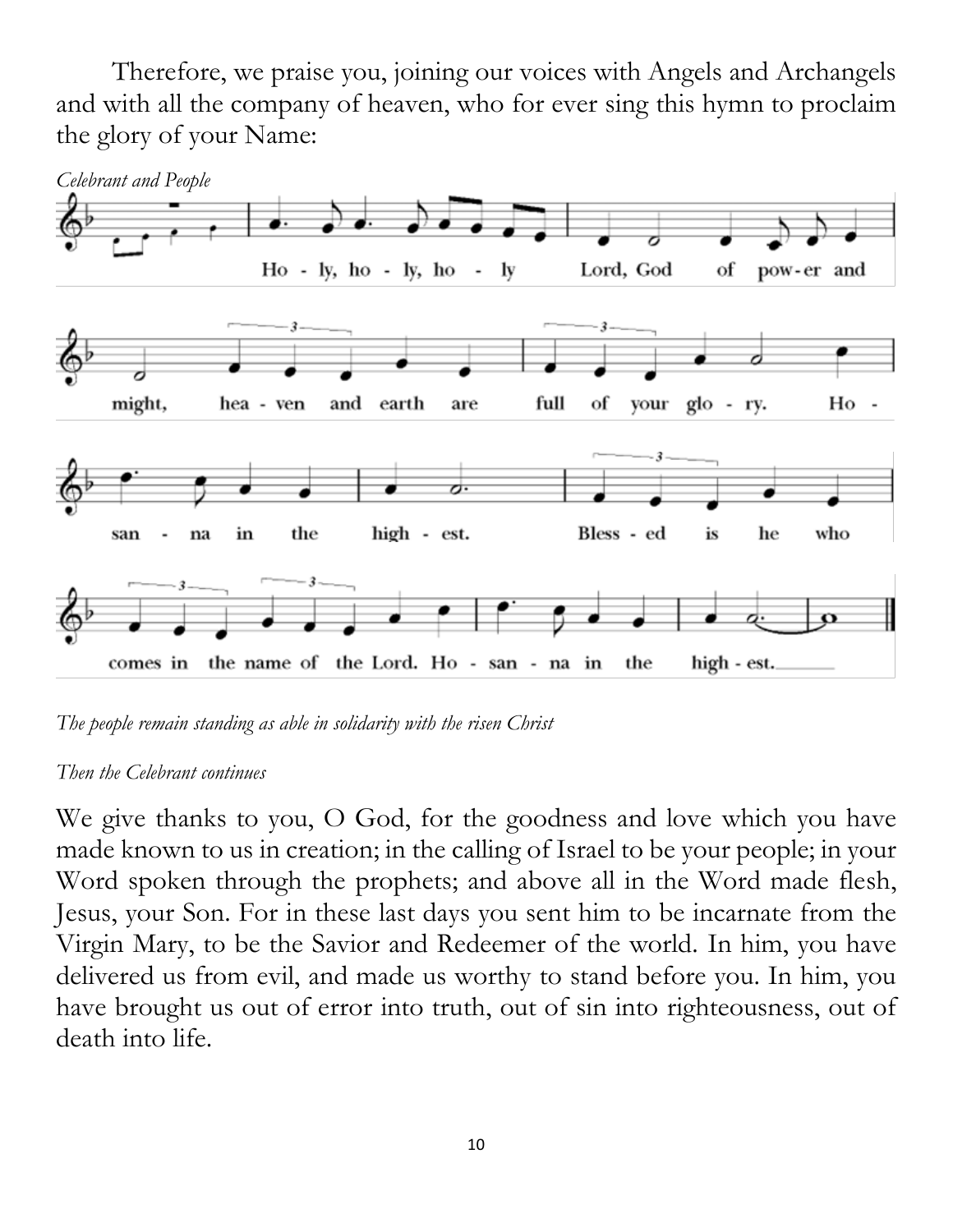*At the following words concerning the bread, the Celebrant is to hold it, or to lay a hand upon it; and at the words concerning the cup, to hold or place a hand upon the cup and any other vessel containing wine to be consecrated.*

On the night before he died for us, our Lord Jesus Christ took bread; and when he had given thanks to you, he broke it, and gave it to his disciples, and said, "Take, eat: This is my Body, which is given for you. Do this for the remembrance of me."

After supper he took the cup of wine; and when he had given thanks, he gave it to them, and said, "Drink this, all of you: This is my Blood of the new Covenant, which is shed for you and for many for the forgiveness of sins. Whenever you drink it, do this for the remembrance of me."

Therefore, according to his command, O Father,

#### *Celebrant and People*

We remember his death, We proclaim his resurrection, We await his coming in glory;

#### *The Celebrant continues*

And we offer our sacrifice of praise and thanksgiving to you, O Lord of all; presenting to you, from your creation, this bread and this wine.

We pray you, gracious God, to send your Holy Spirit upon these gifts that they may be the Sacrament of the Body of Christ and his Blood of the new Covenant. Unite us to your Son in his sacrifice, that we may be acceptable through him, being sanctified by the Holy Spirit. In the fullness of time, put all things in subjection under your Christ, and bring us to that heavenly country where, with all your saints, we may enter the everlasting heritage of your sons and daughters; through Jesus Christ our Lord, the firstborn of all creation, the head of the Church, and the author of our salvation.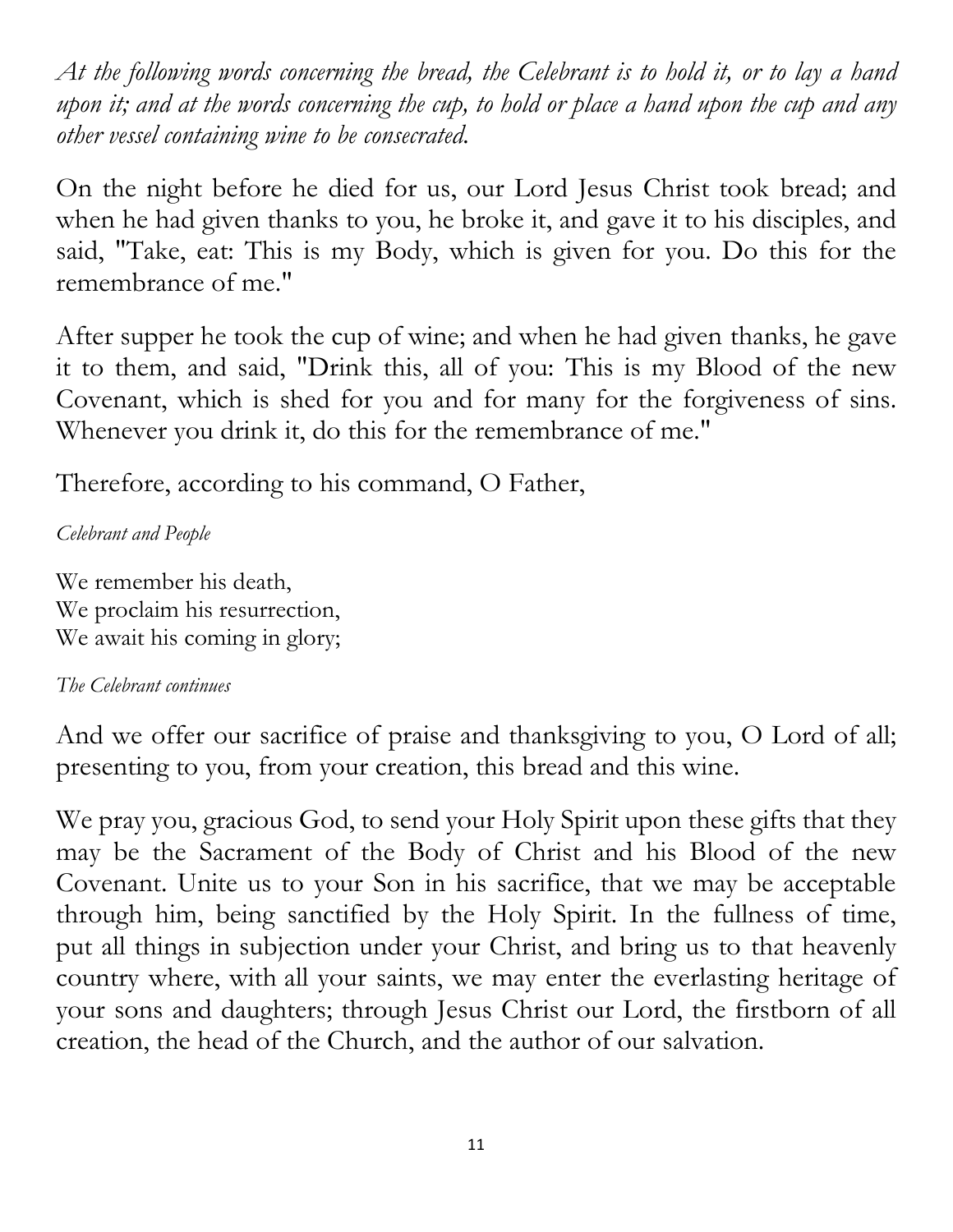By him, and with him, and in him, in the unity of the Holy Spirit all honor and glory is yours, Almighty Father, now and for ever.



And now, as our Savior Christ has taught us, we are bold to say,

#### *People and Celebrant*

Our Father, who art in heaven, hallowed be thy Name, thy kingdom come, thy will be done, on earth as it is in heaven. Give us this day our daily bread. And forgive us our trespasses, as we forgive those who trespass against us. And lead us not into temptation, but deliver us from evil. For thine is the kingdom, and the power, and the glory, for ever and ever. Amen.

#### The Breaking of the Bread

*The Celebrant then breaks the Consecrated Bread Celebrant* Alleluia! Christ our Passover is sacrificed for us; *People* Therefore let us keep the feast. Alleluia!

*The Celebrant then presents the Sacrament to the People* The Gifts of God, for the People of God.

### The Prayer for Spiritual Communion

#### *Celebrant*

In union, O Lord, with your faithful people at every altar of your Church, where the Holy Eucharist is now being celebrated, I desire to offer to you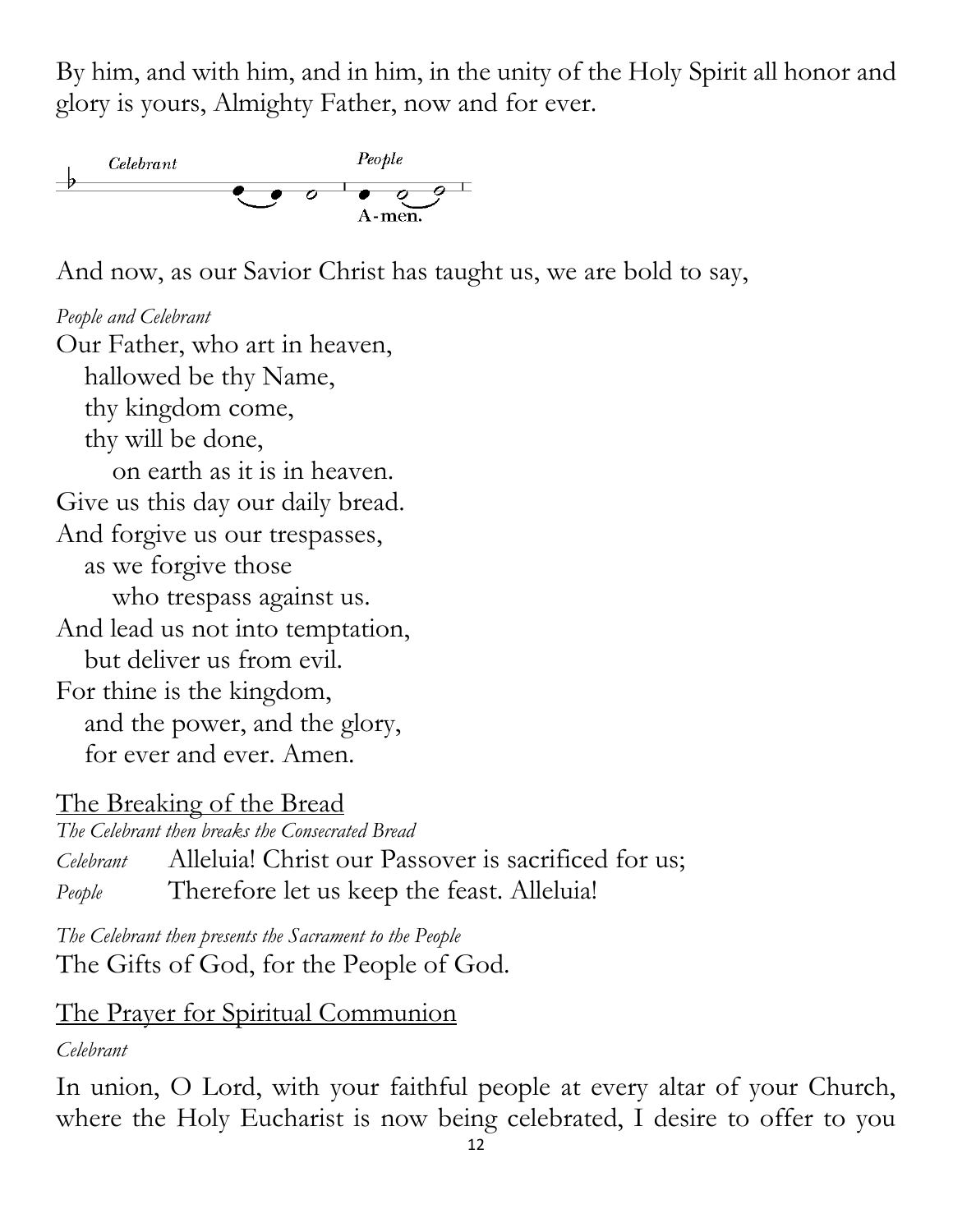praise and thanksgiving. I remember your death, Lord Christ; I proclaim your resurrection; I await your cofming in glory. And since I cannot receive you today in the Sacrament of your Body and Blood, I beseech you to come spiritually into my heart. Cleanse and strengthen me with your grace, Lord Jesus, and let me never be separated from you. May I live in you, and you in me, in this life and in the life to come. Amen.

#### The Distribution of the Holy Sacrament

All baptized Christians, regardless of age or denomination, are invited and encouraged to receive the sacrament. Everyone, regardless of faith, is welcome to receive a blessing— simply cross your arms in front of you approach the priest. Each row, beginning in the front, should come up to the chancel step to receive the Blessed Bread. The Chalice cannot be offered at this time by direction of the Bishop of West Virginia. Once the priest has dropped the Blessed Bread in your hand you should return by the side aisle to your pew. Once a row has been Communed, the next is free to come to the chancel steps. Gluten free wafers are available to those who request them.

### Communion Hymns

| Come, ye faithful        | H <sub>199</sub> |
|--------------------------|------------------|
| At the Lamb's high feast | <b>H174</b>      |
| Jesus lives!             | H <sub>195</sub> |

# Our Prayer after Communion

*After Communion, the Celebrant says* Let us pray.

*Celebrant and People* Eternal God, heavenly Father, you have graciously accepted us as living members of your Son our Savior Jesus Christ, and you have fed us with spiritual food in the Sacrament of his Body and Blood. Send us now into the world in peace, and grant us strength and courage to love and serve you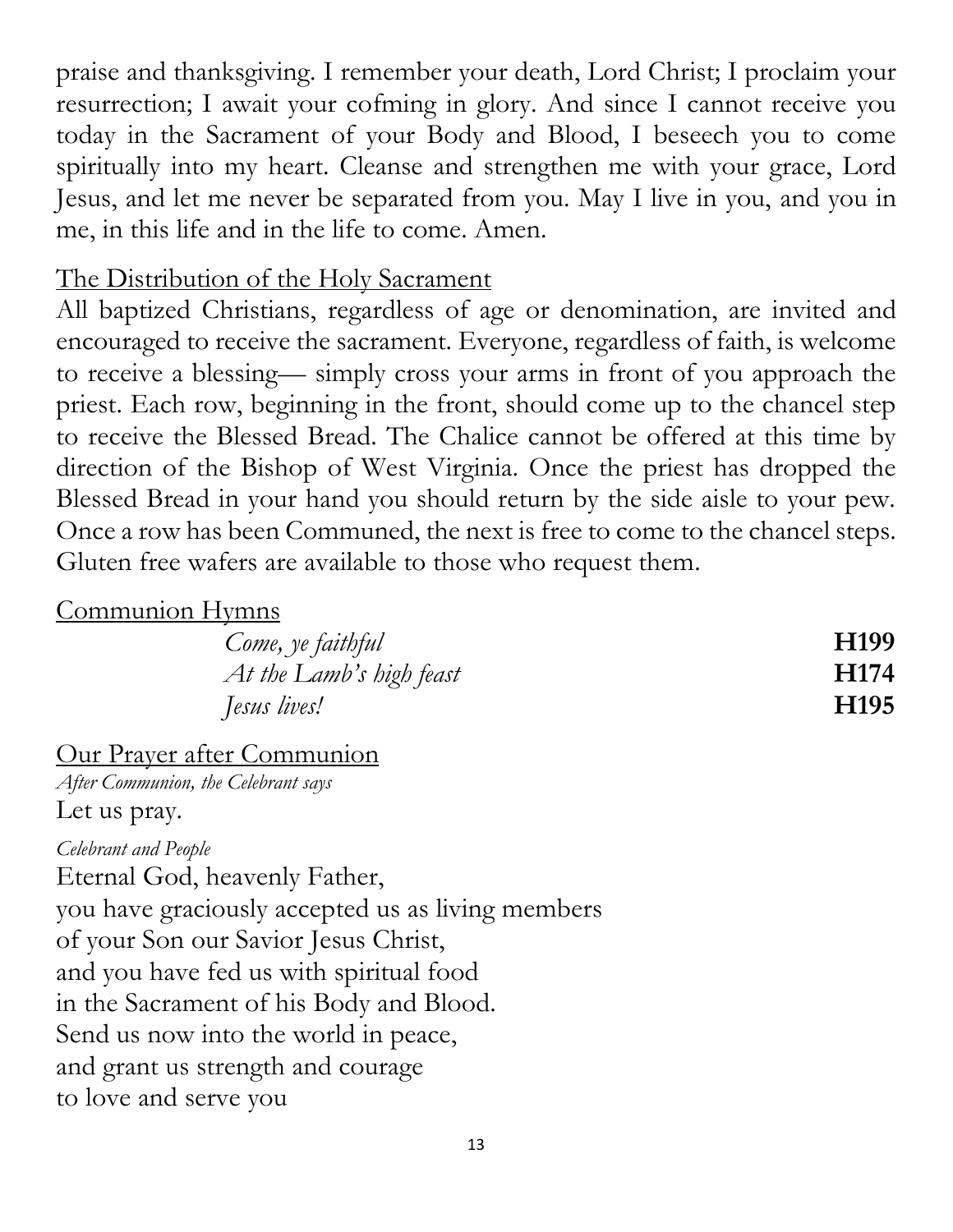with gladness and singleness of heart; through Christ our Lord. Amen.

### The Easter Season Blessing

*The Celebrant then pronounces the following blessing over the people*

May Almighty God, who has redeemed us and made us his children through the resurrection of his Son our Lord, bestow upon you the riches of God's blessing. Amen.

May God, who through the water of baptism has raised us from sin into newness of life, make you holy and worthy to be united with Christ for ever. Amen.

May God, who has brought us out of bondage to sin into true and lasting freedom in the Redeemer, bring you to your eternal inheritance. Amen.

And the blessing of God Almighty, the Father, the Son, and the Holy Spirit, be upon you and remain with you for ever. Amen. *People* Amen!

| Recessional Hymn | Jesus Christ is risen today | H <sub>207</sub> |
|------------------|-----------------------------|------------------|
|                  |                             |                  |

# **The Dismissal**

Alleluia, alleluia! Let us go forth in the name of Christ. *People Thanks be to God. Alleluia, alleluia!*

# Postlude

# **Please Keep the Following in Your Prayers:**

Dorene Dimes, Bonnie Taylor, Joe Sanders, Bea Paine, Bob and Peggy Walk, John Kersey, Martha Linkous, Jay Kephart, Buck and Louisa Sowers, Donna Fortune, Ed and Gladys Fortune, Ivy and the Gaines Family, Brian, Lane, Loraine, and Sherry.

# **Attendance Last Sunday:** 40

**Birthdays This Week**: Jeffrey Brannon, Macon Clement, Tom Coughlan, and Ed Fortune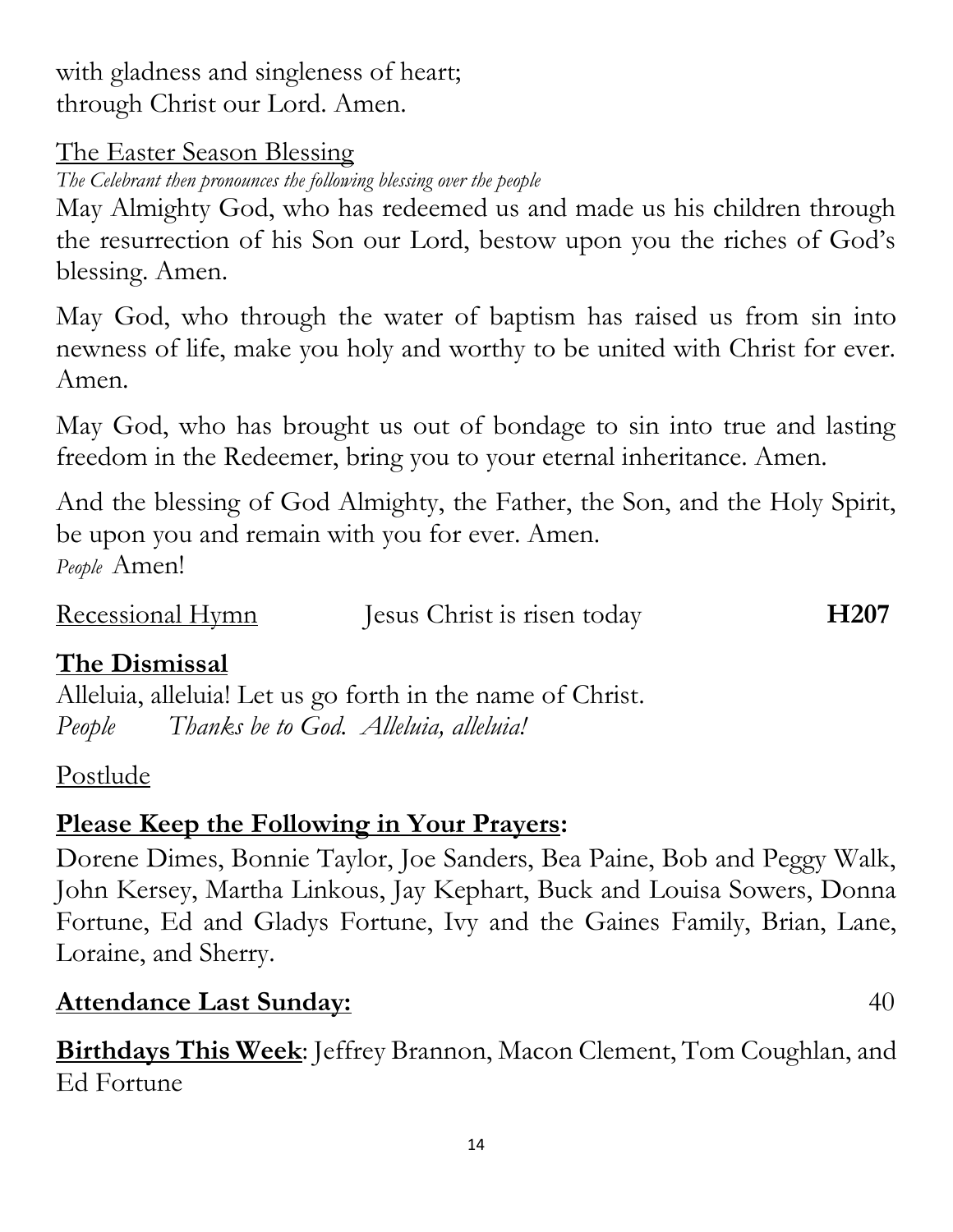The beautiful Easter lilies and flowers that adorn the Church today were given by the generosity of the following persons to the greater glory of God and in memory or honor of:

*Don & Mary Catherine Williams In memory of Loved Ones Norma Mahood In memory of Loved Ones Jim & Susanne Pulse In memory of Loved Ones Peter & Patty Richardson In memory of Loved Ones*

# **Donor In memory of**

*Betty Nash & Charlie Blevins In gratitude of our grandchildren: Liam & Lilly Terry Whittington In memory of Terry &Thelma Kelly Whittington Mollie Whittington In memory of William Gordan Whittington Peter & Patricia Taylor In memory of Dr. & Mrs. Brookins Taylor In memory of Mr.*  $\mathcal{L}$  *Mrs. Howard Hale David & Debbie Faber In memory of Loved Ones Shirley Ofsa In memory of Loved Ones Rob & Mimi Merritt In memory of Loved Ones Linda Ammar In memory of Loved Ones John & Delia Kersey In memory of Barton Kersey The Broyles Family In memory of Loved Ones Sheila Brooks In memory of Lillian Lovelace Holt In memory of Mack Lovelace Joe & Marsha Norris In loving memory of Loved Ones John & Becky Beckett In memory of Loved Ones The Rev. Lou Hays In loving memory of Carolyn & Marion Hays Donald & Becky Kersey In memory of Loved Ones Jim & Chris Justice In memory of Loved Ones David & Bobbi Kersey In memory of Loved Ones Tripper & Staci Thomas In memory of Carl Thomas In Thanksgiving of our parents Phyllis Walker In memory of Loved Ones*

The Altar Flowers are given today by the members of the Altar Guild.